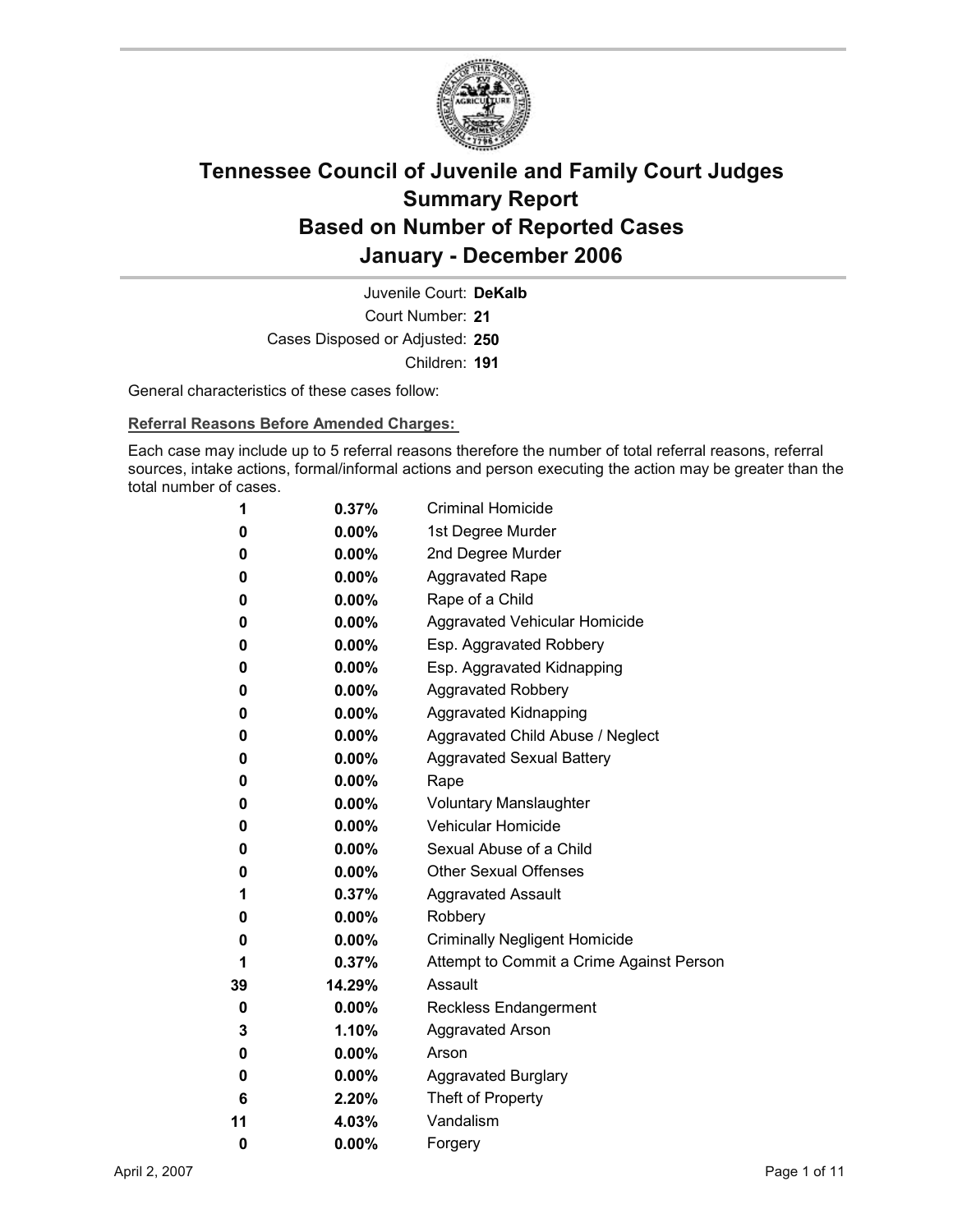

Court Number: **21** Juvenile Court: **DeKalb**

Cases Disposed or Adjusted: **250**

Children: **191**

#### **Referral Reasons Before Amended Charges:**

Each case may include up to 5 referral reasons therefore the number of total referral reasons, referral sources, intake actions, formal/informal actions and person executing the action may be greater than the total number of cases.

| 0            | 0.00%    | <b>Worthless Checks</b>                                     |
|--------------|----------|-------------------------------------------------------------|
| 0            | 0.00%    | Illegal Possession / Fraudulent Use of Credit / Debit Cards |
| 0            | 0.00%    | <b>Burglary</b>                                             |
| 0            | $0.00\%$ | Unauthorized Use of a Vehicle                               |
| 0            | $0.00\%$ | <b>Cruelty to Animals</b>                                   |
| 0            | $0.00\%$ | Sale of Controlled Substances                               |
| 2            | 0.73%    | <b>Other Drug Offenses</b>                                  |
| 6            | 2.20%    | Possession of Controlled Substances                         |
| 1            | 0.37%    | <b>Criminal Attempt</b>                                     |
| 1            | 0.37%    | Carrying Weapons on School Property                         |
| 0            | 0.00%    | Unlawful Carrying / Possession of a Weapon                  |
| 0            | $0.00\%$ | <b>Evading Arrest</b>                                       |
| 0            | 0.00%    | <b>Escape</b>                                               |
| 1            | 0.37%    | Driving Under Influence (DUI)                               |
| $\mathbf{2}$ | 0.73%    | Possession / Consumption of Alcohol                         |
| 0            | $0.00\%$ | Resisting Stop, Frisk, Halt, Arrest or Search               |
| 0            | $0.00\%$ | <b>Aggravated Criminal Trespass</b>                         |
| 1            | 0.37%    | Harassment                                                  |
| 0            | 0.00%    | Failure to Appear                                           |
| 0            | $0.00\%$ | Filing a False Police Report                                |
| 0            | 0.00%    | Criminal Impersonation                                      |
| 0            | $0.00\%$ | <b>Disorderly Conduct</b>                                   |
| 1            | 0.37%    | <b>Criminal Trespass</b>                                    |
| 0            | $0.00\%$ | <b>Public Intoxication</b>                                  |
| 0            | $0.00\%$ | Gambling                                                    |
| 91           | 33.33%   | Traffic                                                     |
| 0            | $0.00\%$ | <b>Local Ordinances</b>                                     |
| 0            | 0.00%    | Violation of Wildlife Regulations                           |
| 0            | 0.00%    | Contempt of Court                                           |
| 18           | 6.59%    | Violation of Probation                                      |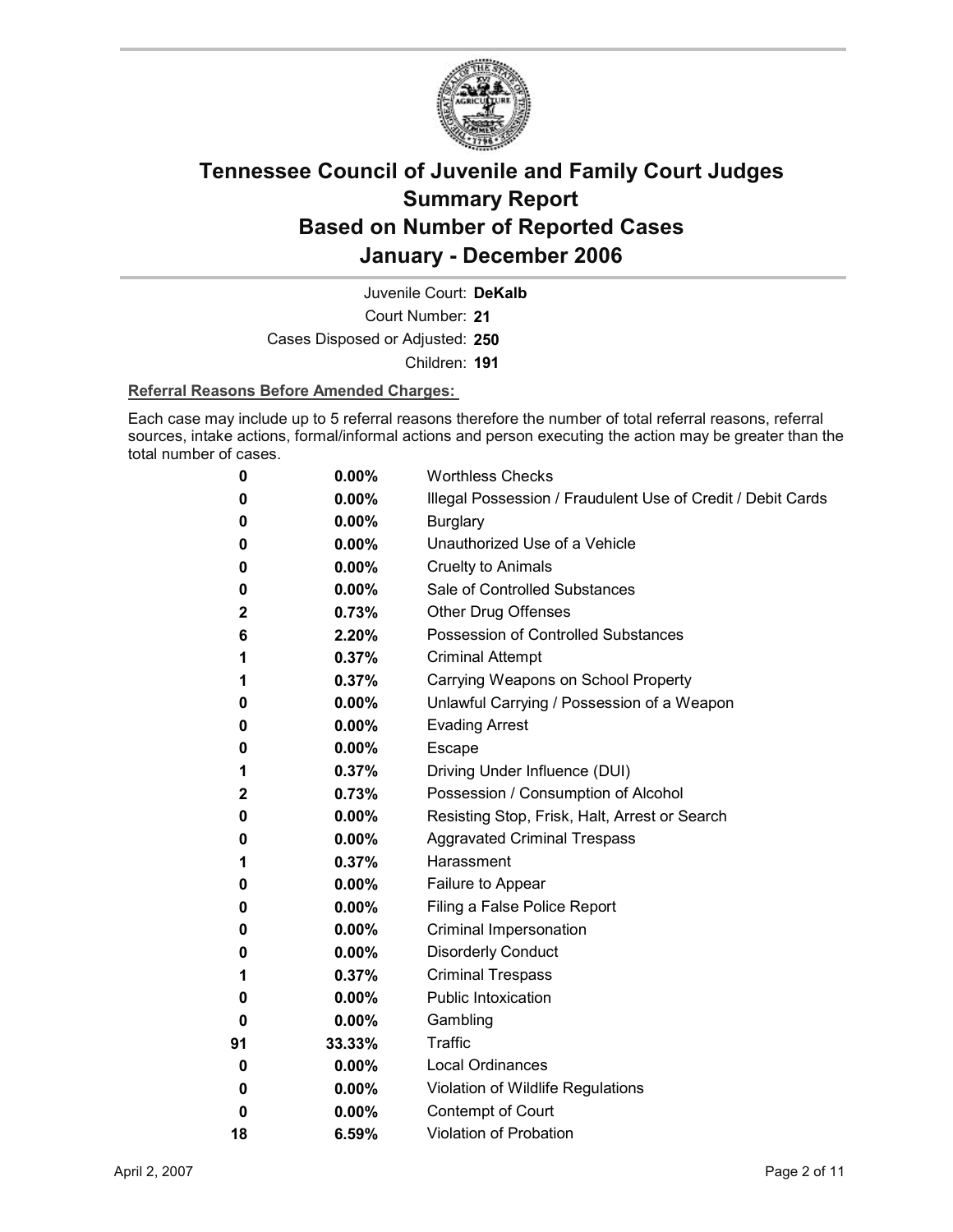

Court Number: **21** Juvenile Court: **DeKalb** Cases Disposed or Adjusted: **250** Children: **191**

#### **Referral Reasons Before Amended Charges:**

Each case may include up to 5 referral reasons therefore the number of total referral reasons, referral sources, intake actions, formal/informal actions and person executing the action may be greater than the total number of cases.

| 0   | 0.00%    | <b>Violation of Aftercare</b>          |
|-----|----------|----------------------------------------|
| 28  | 10.26%   | <b>Unruly Behavior</b>                 |
| 11  | 4.03%    | Truancy                                |
| 13  | 4.76%    | In-State Runaway                       |
| 1   | 0.37%    | Out-of-State Runaway                   |
| 30  | 10.99%   | Possession of Tobacco Products         |
| 0   | 0.00%    | Violation of a Valid Court Order       |
| 3   | 1.10%    | Violation of Curfew                    |
| 0   | 0.00%    | Sexually Abused Child                  |
| 0   | $0.00\%$ | <b>Physically Abused Child</b>         |
| 0   | 0.00%    | Dependency / Neglect                   |
| 0   | 0.00%    | <b>Termination of Parental Rights</b>  |
| 0   | 0.00%    | <b>Violation of Pretrial Diversion</b> |
| 0   | 0.00%    | Violation of Informal Adjustment       |
| 1   | 0.37%    | <b>Judicial Review</b>                 |
| 0   | 0.00%    | <b>Administrative Review</b>           |
| 0   | $0.00\%$ | <b>Foster Care Review</b>              |
| 0   | 0.00%    | Custody                                |
| 0   | 0.00%    | Visitation                             |
| 0   | 0.00%    | Paternity / Legitimation               |
| 0   | 0.00%    | Child Support                          |
| 0   | 0.00%    | <b>Request for Medical Treatment</b>   |
| 0   | 0.00%    | <b>Consent to Marry</b>                |
| 0   | 0.00%    | Other                                  |
| 273 | 100.00%  | <b>Total Referrals</b>                 |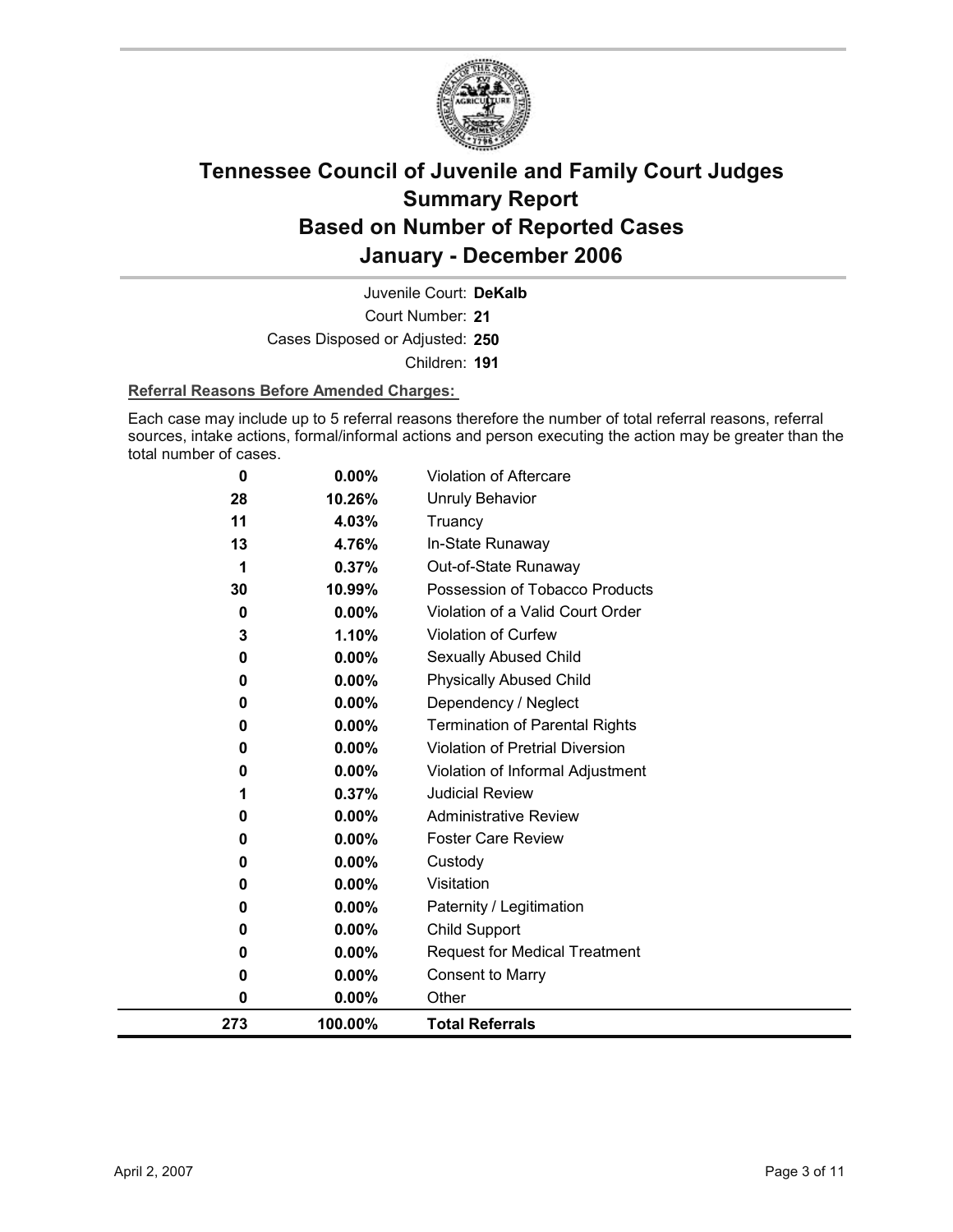

|                            | Juvenile Court: DeKalb          |                                   |  |  |
|----------------------------|---------------------------------|-----------------------------------|--|--|
|                            | Court Number: 21                |                                   |  |  |
|                            | Cases Disposed or Adjusted: 250 |                                   |  |  |
|                            |                                 | Children: 191                     |  |  |
| <b>Referral Sources: 1</b> |                                 |                                   |  |  |
| 109                        | 39.93%                          | Law Enforcement                   |  |  |
| 8                          | 2.93%                           | Parents                           |  |  |
| 3                          | 1.10%                           | <b>Relatives</b>                  |  |  |
| 1                          | 0.37%                           | Self                              |  |  |
| 99                         | 36.26%                          | School                            |  |  |
| $\overline{\mathbf{2}}$    | 0.73%                           | <b>CSA</b>                        |  |  |
| 19                         | 6.96%                           | <b>DCS</b>                        |  |  |
| 22                         | 8.06%                           | Other State Department            |  |  |
| 1                          | 0.37%                           | <b>District Attorney's Office</b> |  |  |
| 0                          | 0.00%                           | <b>Court Staff</b>                |  |  |
| 0                          | 0.00%                           | Social Agency                     |  |  |
| 0                          | 0.00%                           | <b>Other Court</b>                |  |  |
| 6                          | 2.20%                           | Victim                            |  |  |
| 0                          | 0.00%                           | Child & Parent                    |  |  |
| 0                          | 0.00%                           | Hospital                          |  |  |
| 0                          | $0.00\%$                        | Unknown                           |  |  |
| 3                          | 1.10%                           | Other                             |  |  |
| 273                        | 100.00%                         | <b>Total Referral Sources</b>     |  |  |
|                            |                                 |                                   |  |  |

### **Age of Child at Referral: 2**

| 191 | 100.00%  | <b>Total Child Count</b> |
|-----|----------|--------------------------|
| 0   | $0.00\%$ | Unknown / Not Reported   |
| 0   | $0.00\%$ | Ages 19 and Over         |
| 64  | 33.51%   | Ages 17 through 18       |
| 86  | 45.03%   | Ages 15 through 16       |
| 31  | 16.23%   | Ages 13 through 14       |
| 10  | 5.24%    | Ages 11 through 12       |
| 0   | $0.00\%$ | Ages 10 and Under        |
|     |          |                          |

<sup>1</sup> If different than number of Referral Reasons (273), verify accuracy of your court's data.

<sup>2</sup> One child could be counted in multiple categories, verify accuracy of your court's data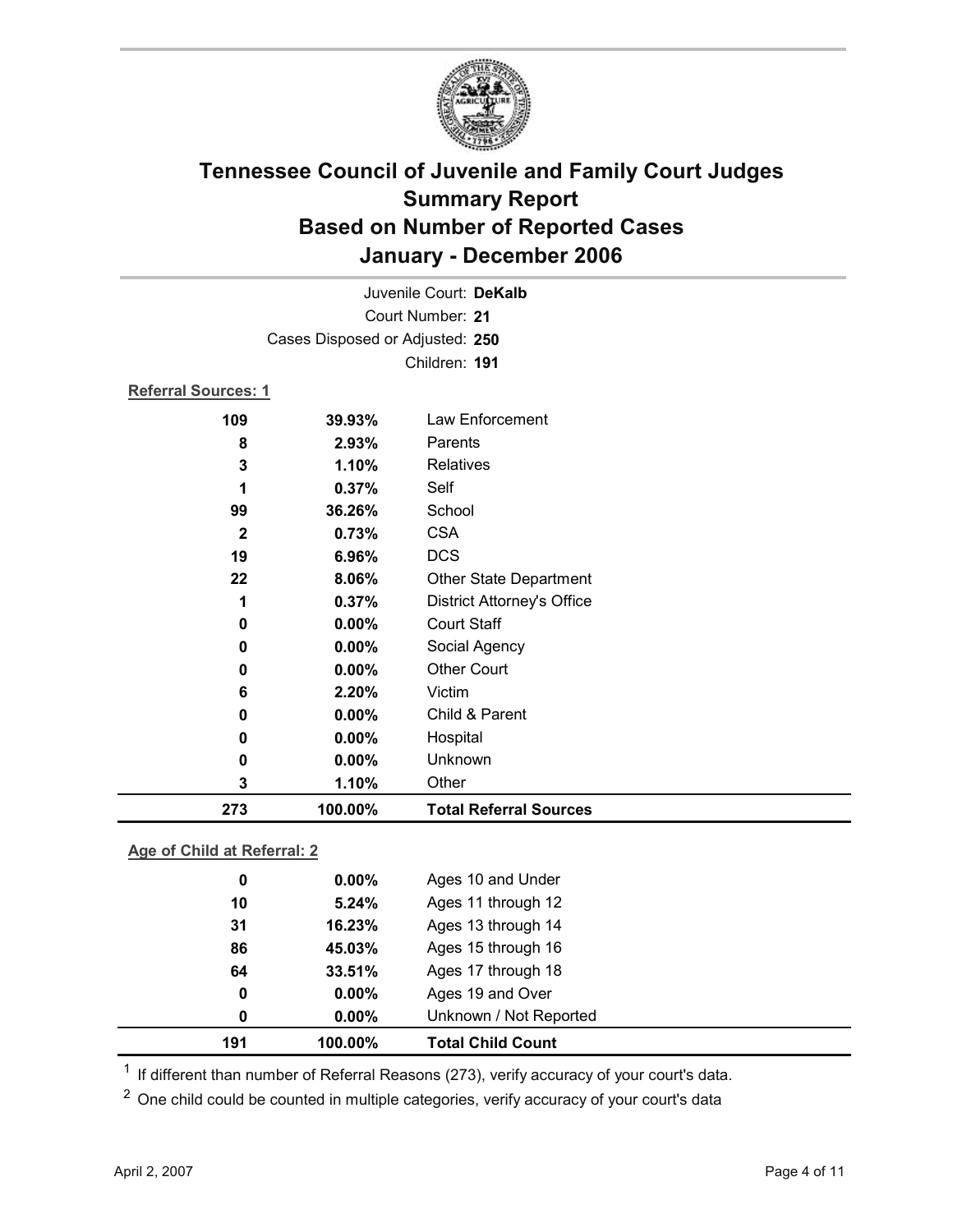

| Juvenile Court: DeKalb                  |                                 |                          |  |  |
|-----------------------------------------|---------------------------------|--------------------------|--|--|
| Court Number: 21                        |                                 |                          |  |  |
|                                         | Cases Disposed or Adjusted: 250 |                          |  |  |
|                                         |                                 | Children: 191            |  |  |
| Sex of Child: 1                         |                                 |                          |  |  |
| 130                                     | 68.06%                          | Male                     |  |  |
| 61                                      | 31.94%                          | Female                   |  |  |
| $\mathbf 0$                             | 0.00%                           | Unknown                  |  |  |
| 191                                     | 100.00%                         | <b>Total Child Count</b> |  |  |
| Race of Child: 1                        |                                 |                          |  |  |
| 185                                     | 96.86%                          | White                    |  |  |
| 3                                       | 1.57%                           | African American         |  |  |
| $\mathbf 0$                             | 0.00%                           | <b>Native American</b>   |  |  |
| 0                                       | 0.00%                           | Asian                    |  |  |
| 0                                       | 0.00%                           | Mixed                    |  |  |
| 3                                       | 1.57%                           | Unknown                  |  |  |
| 191                                     | 100.00%                         | <b>Total Child Count</b> |  |  |
| <b>Hispanic Origin: 1</b>               |                                 |                          |  |  |
| 9                                       | 4.71%                           | Yes                      |  |  |
| 182                                     | 95.29%                          | No                       |  |  |
| $\mathbf 0$                             | 0.00%                           | Unknown                  |  |  |
| 191                                     | 100.00%                         | <b>Total Child Count</b> |  |  |
| <b>School Enrollment of Children: 1</b> |                                 |                          |  |  |
| 173                                     | 90.58%                          | Yes                      |  |  |
| $\overline{\mathbf{2}}$                 | 1.05%                           | No                       |  |  |
| 16                                      | 8.38%                           | Unknown                  |  |  |
| 191                                     | 100.00%                         | <b>Total Child Count</b> |  |  |

 $1$  One child could be counted in multiple categories, verify accuracy of your court's data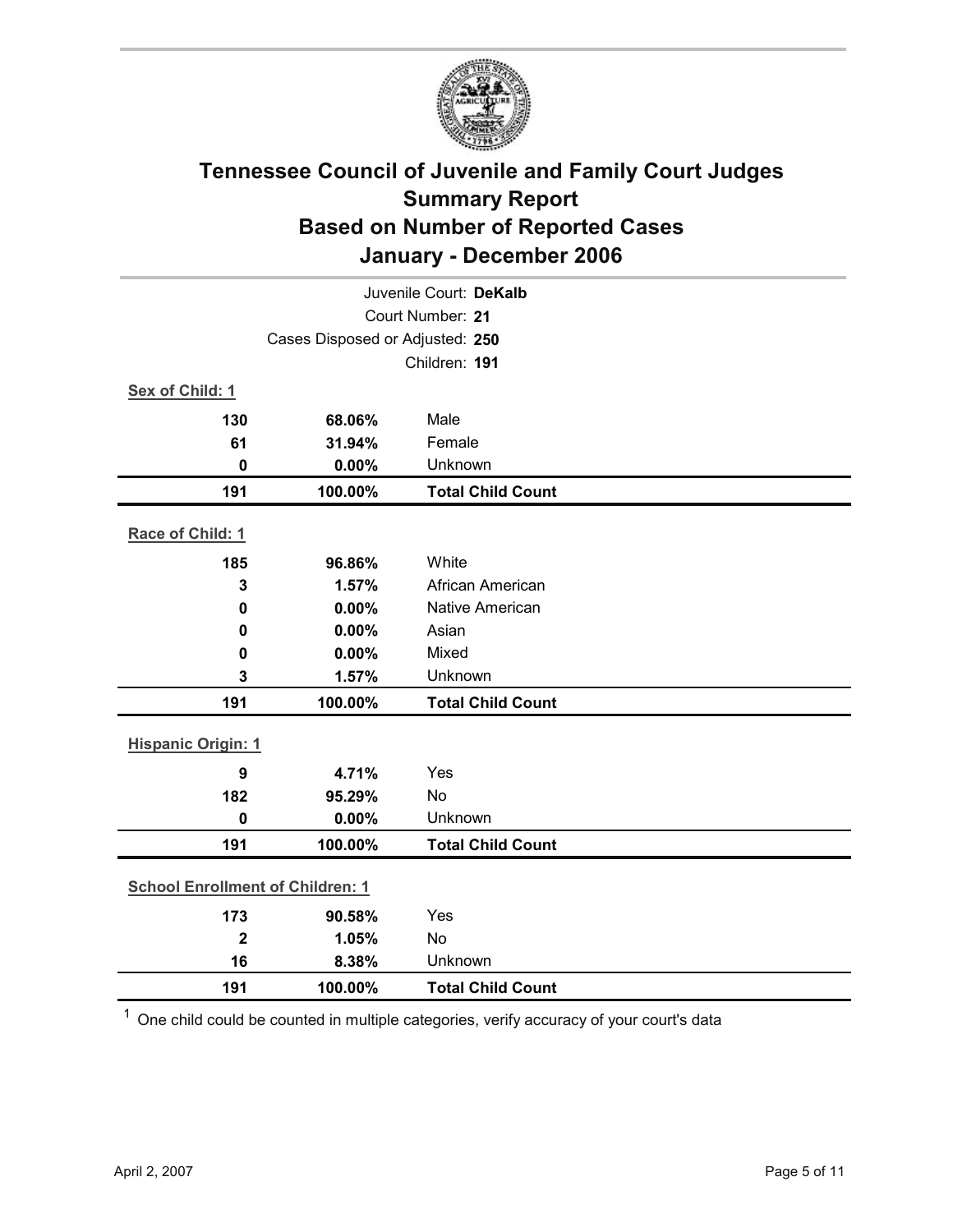

Court Number: **21** Juvenile Court: **DeKalb** Cases Disposed or Adjusted: **250** Children: **191**

**Living Arrangement of Child at Time of Referral: 1**

| 191 | 100.00%  | <b>Total Child Count</b>     |
|-----|----------|------------------------------|
| 2   | 1.05%    | Other                        |
| 81  | 42.41%   | Unknown                      |
| 0   | $0.00\%$ | Independent                  |
| 0   | $0.00\%$ | In an Institution            |
| 0   | $0.00\%$ | In a Residential Center      |
| 18  | 9.42%    | In a Group Home              |
| 2   | 1.05%    | With Foster Family           |
| 0   | $0.00\%$ | <b>With Adoptive Parents</b> |
| 12  | 6.28%    | <b>With Relatives</b>        |
| 10  | 5.24%    | <b>With Father</b>           |
| 37  | 19.37%   | With Mother                  |
| 4   | 2.09%    | With Mother and Stepfather   |
| 1   | 0.52%    | With Father and Stepmother   |
| 24  | 12.57%   | With Both Biological Parents |
|     |          |                              |

### **Type of Detention: 2**

| 250 | 100.00%  | <b>Total Detention Count</b> |
|-----|----------|------------------------------|
| 0   | $0.00\%$ | Other                        |
| 245 | 98.00%   | Does Not Apply               |
| 0   | $0.00\%$ | <b>Unknown</b>               |
| 0   | $0.00\%$ | Psychiatric Hospital         |
| 0   | $0.00\%$ | Jail - No Separation         |
| 0   | $0.00\%$ | Jail - Partial Separation    |
| 0   | $0.00\%$ | Jail - Complete Separation   |
| 5   | 2.00%    | Juvenile Detention Facility  |
| 0   | $0.00\%$ | Non-Secure Placement         |
|     |          |                              |

 $<sup>1</sup>$  One child could be counted in multiple categories, verify accuracy of your court's data</sup>

 $2$  If different than number of Cases (250) verify accuracy of your court's data.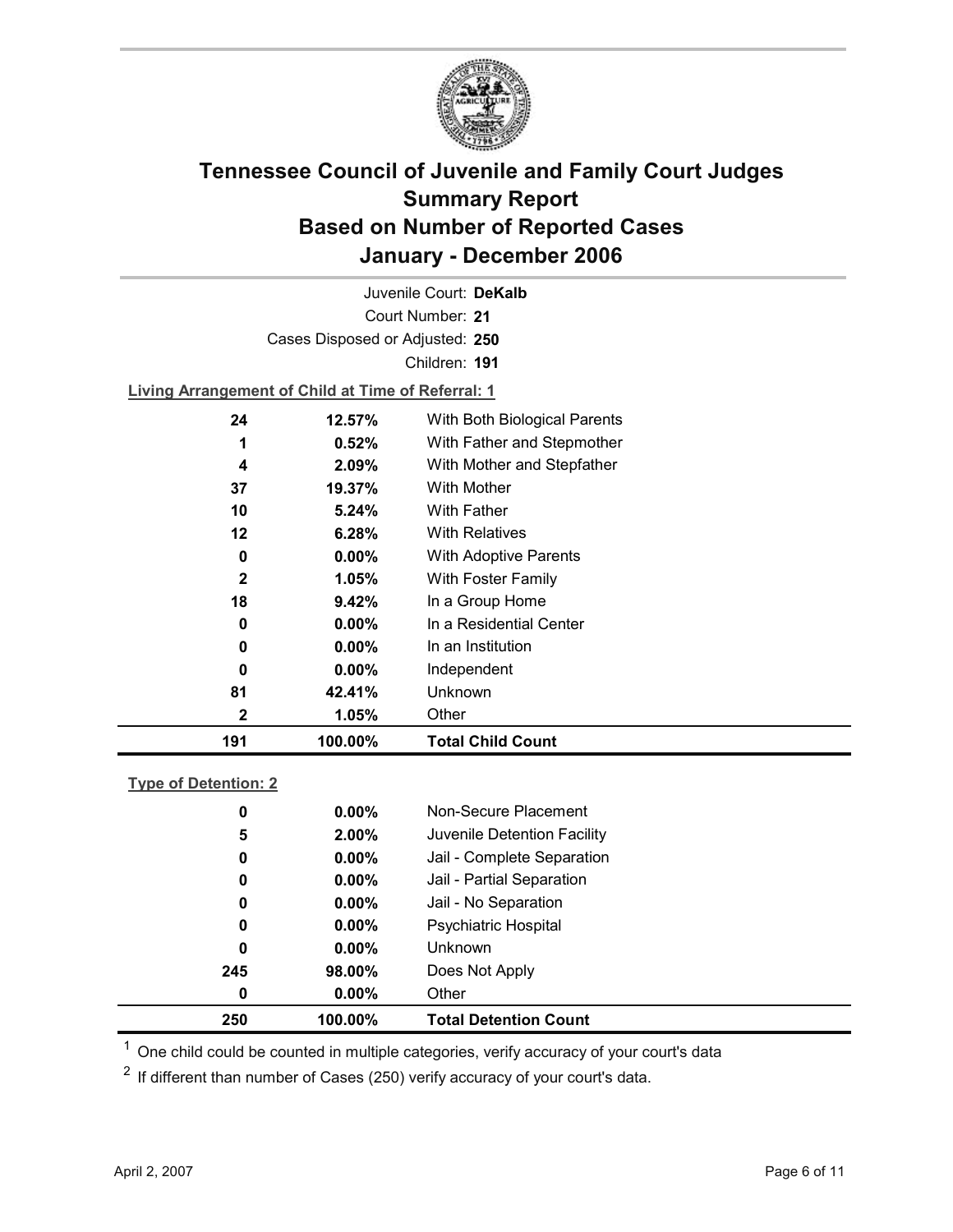

| Juvenile Court: DeKalb   |                                                    |                                             |  |  |
|--------------------------|----------------------------------------------------|---------------------------------------------|--|--|
| Court Number: 21         |                                                    |                                             |  |  |
|                          | Cases Disposed or Adjusted: 250                    |                                             |  |  |
|                          |                                                    | Children: 191                               |  |  |
|                          | <b>Placement After Secure Detention Hearing: 1</b> |                                             |  |  |
| 1                        | 0.40%                                              | Returned to Prior Living Arrangement        |  |  |
| $\bf{0}$                 | 0.00%                                              | Juvenile Detention Facility                 |  |  |
| 0                        | $0.00\%$                                           | Jail                                        |  |  |
| 0                        | 0.00%                                              | Shelter / Group Home                        |  |  |
| $\bf{0}$                 | $0.00\%$                                           | <b>Foster Family Home</b>                   |  |  |
| 0                        | $0.00\%$                                           | <b>Psychiatric Hospital</b>                 |  |  |
| 0                        | $0.00\%$                                           | Unknown / Not Reported                      |  |  |
| 249                      | 99.60%                                             | Does Not Apply                              |  |  |
| 0                        | $0.00\%$                                           | Other                                       |  |  |
|                          |                                                    |                                             |  |  |
| 250                      | 100.00%                                            | <b>Total Placement Count</b>                |  |  |
|                          |                                                    |                                             |  |  |
| <b>Intake Actions: 2</b> |                                                    |                                             |  |  |
| 158                      | 57.88%                                             | <b>Petition Filed</b>                       |  |  |
| $\mathbf 0$              | $0.00\%$                                           | <b>Motion Filed</b>                         |  |  |
| 114                      | 41.76%                                             | <b>Citation Processed</b>                   |  |  |
| $\bf{0}$                 | 0.00%                                              | Notification of Paternity Processed         |  |  |
| 1<br>$\bf{0}$            | 0.37%                                              | Scheduling of Judicial Review               |  |  |
| $\bf{0}$                 | 0.00%                                              | Scheduling of Administrative Review         |  |  |
| 0                        | 0.00%<br>$0.00\%$                                  | Scheduling of Foster Care Review<br>Unknown |  |  |
| 0                        | $0.00\%$                                           |                                             |  |  |
| 0                        | 0.00%                                              | Does Not Apply<br>Other                     |  |  |

 $1$  If different than number of Cases (250) verify accuracy of your court's data.

 $2$  If different than number of Referral Reasons (273), verify accuracy of your court's data.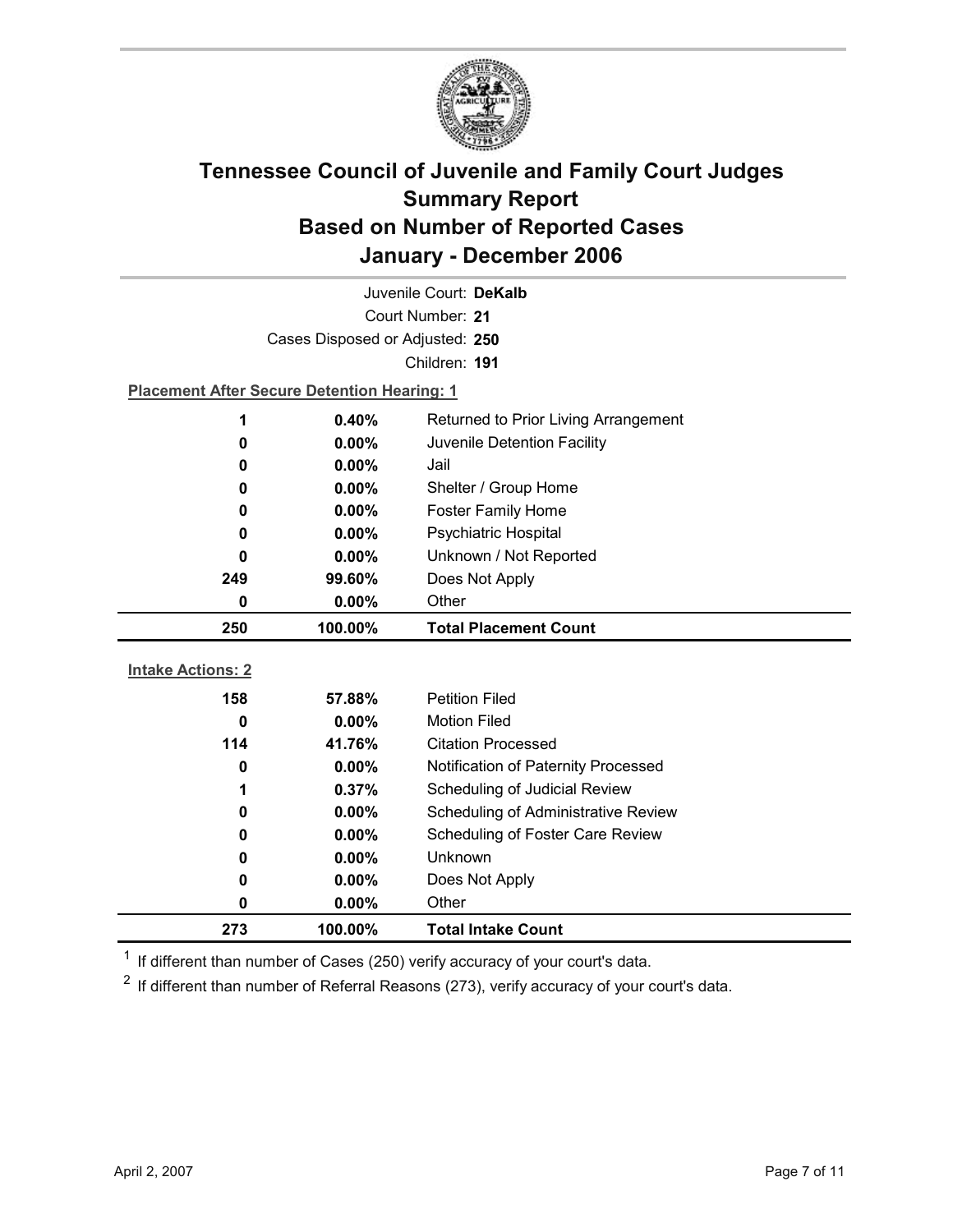

Court Number: **21** Juvenile Court: **DeKalb** Cases Disposed or Adjusted: **250** Children: **191**

#### **Last Grade Completed by Child: 1**

| 0                                       | 0.00%    | Too Young for School         |  |
|-----------------------------------------|----------|------------------------------|--|
| 0                                       | 0.00%    | Preschool                    |  |
| 0                                       | 0.00%    | Kindergarten                 |  |
| 0                                       | 0.00%    | 1st Grade                    |  |
| 0                                       | 0.00%    | 2nd Grade                    |  |
| 0                                       | 0.00%    | 3rd Grade                    |  |
| 1                                       | 0.52%    | 4th Grade                    |  |
| $\mathbf 2$                             | 1.05%    | 5th Grade                    |  |
| 7                                       | 3.66%    | 6th Grade                    |  |
| 4                                       | 2.09%    | 7th Grade                    |  |
| 18                                      | 9.42%    | 8th Grade                    |  |
| 26                                      | 13.61%   | 9th Grade                    |  |
| 33                                      | 17.28%   | 10th Grade                   |  |
| 55                                      | 28.80%   | 11th Grade                   |  |
| 1                                       | 0.52%    | 12th Grade                   |  |
| 0                                       | 0.00%    | Non-Graded Special Ed        |  |
| 0                                       | $0.00\%$ | <b>GED</b>                   |  |
| 0                                       | 0.00%    | Graduated                    |  |
|                                         | 0.52%    | <b>Never Attended School</b> |  |
| 43                                      | 22.51%   | Unknown                      |  |
| 0                                       | 0.00%    | Other                        |  |
| 191                                     | 100.00%  | <b>Total Child Count</b>     |  |
| <b>Enrolled in Special Education: 1</b> |          |                              |  |
|                                         |          |                              |  |
| $\boldsymbol{9}$                        | 4.71%    | Yes                          |  |
| 97                                      | 50.79%   | No                           |  |

 $1$  One child could be counted in multiple categories, verify accuracy of your court's data

**85 44.50%** Unknown

**191 100.00% Total Child Count**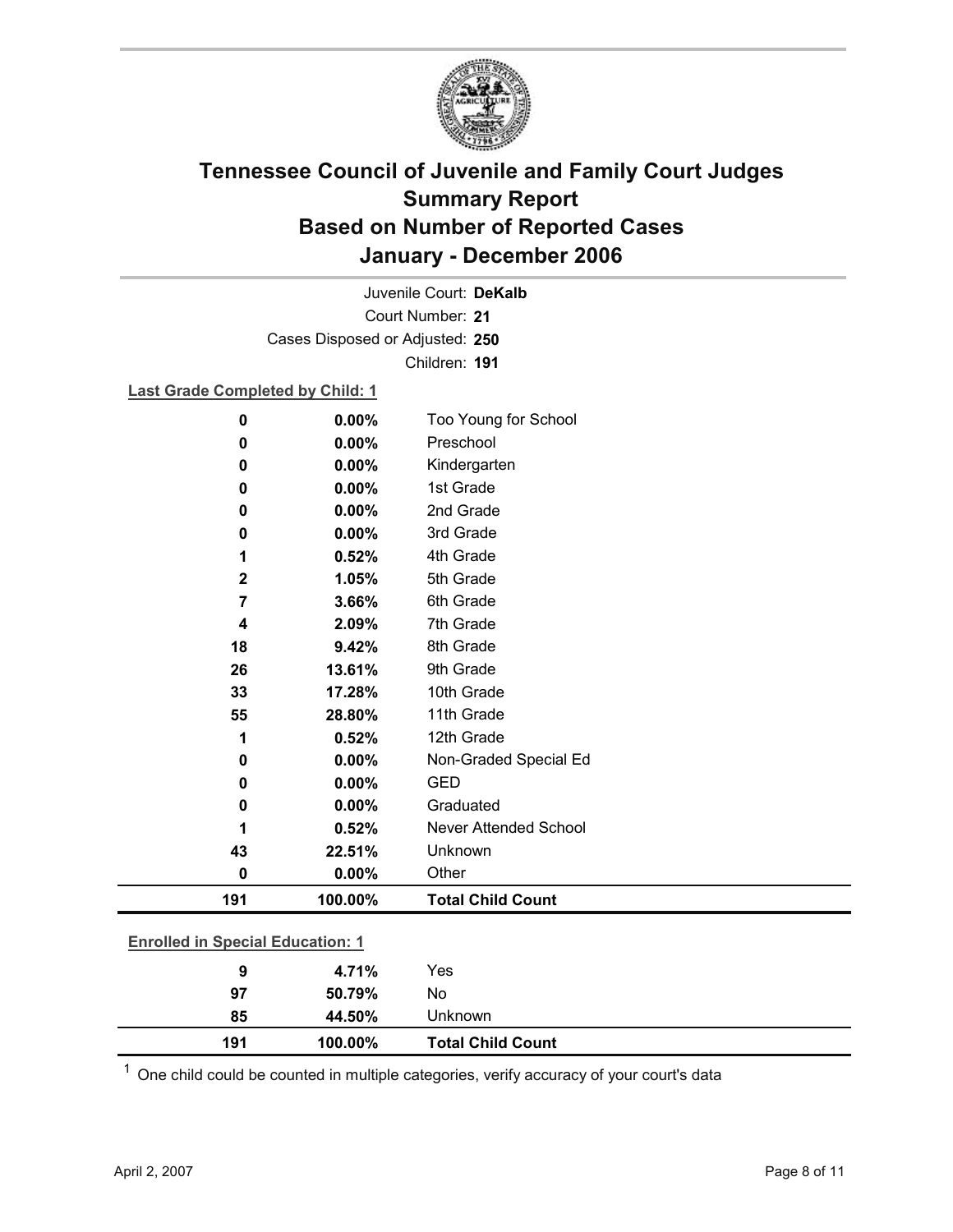

|     | Juvenile Court: DeKalb          |                           |  |  |
|-----|---------------------------------|---------------------------|--|--|
|     | Court Number: 21                |                           |  |  |
|     | Cases Disposed or Adjusted: 250 |                           |  |  |
|     | Children: 191                   |                           |  |  |
|     | <b>Action Executed By: 1</b>    |                           |  |  |
| 273 | 100.00%                         | Judge                     |  |  |
| 0   | $0.00\%$                        | Referee                   |  |  |
| 0   | $0.00\%$                        | <b>YSO</b>                |  |  |
| 0   | $0.00\%$                        | Other                     |  |  |
| 0   | $0.00\%$                        | Unknown / Not Reported    |  |  |
| 273 | 100.00%                         | <b>Total Action Count</b> |  |  |

### **Formal / Informal Actions: 1**

| 144 | 52.75%   | Dismissed                                      |
|-----|----------|------------------------------------------------|
| 0   | $0.00\%$ | Retired / Nolle Prosequi                       |
| 47  | 17.22%   | <b>Complaint Substantiated Delinquent</b>      |
| 53  | 19.41%   | <b>Complaint Substantiated Status Offender</b> |
| 0   | $0.00\%$ | Complaint Substantiated Dependent / Neglected  |
| 0   | $0.00\%$ | <b>Complaint Substantiated Abused</b>          |
| 0   | $0.00\%$ | <b>Complaint Substantiated Mentally III</b>    |
| 0   | $0.00\%$ | Informal Adjustment                            |
| 24  | 8.79%    | <b>Pretrial Diversion</b>                      |
| 0   | $0.00\%$ | <b>Transfer to Adult Court Hearing</b>         |
| 0   | $0.00\%$ | Charges Cleared by Transfer to Adult Court     |
| 0   | $0.00\%$ | <b>Special Proceeding</b>                      |
|     | 0.37%    | <b>Review Concluded</b>                        |
| 4   | 1.47%    | Case Held Open                                 |
| 0   | $0.00\%$ | Other                                          |
| 0   | $0.00\%$ | Unknown / Not Reported                         |
| 273 | 100.00%  | <b>Total Action Count</b>                      |

 $1$  If different than number of Referral Reasons (273), verify accuracy of your court's data.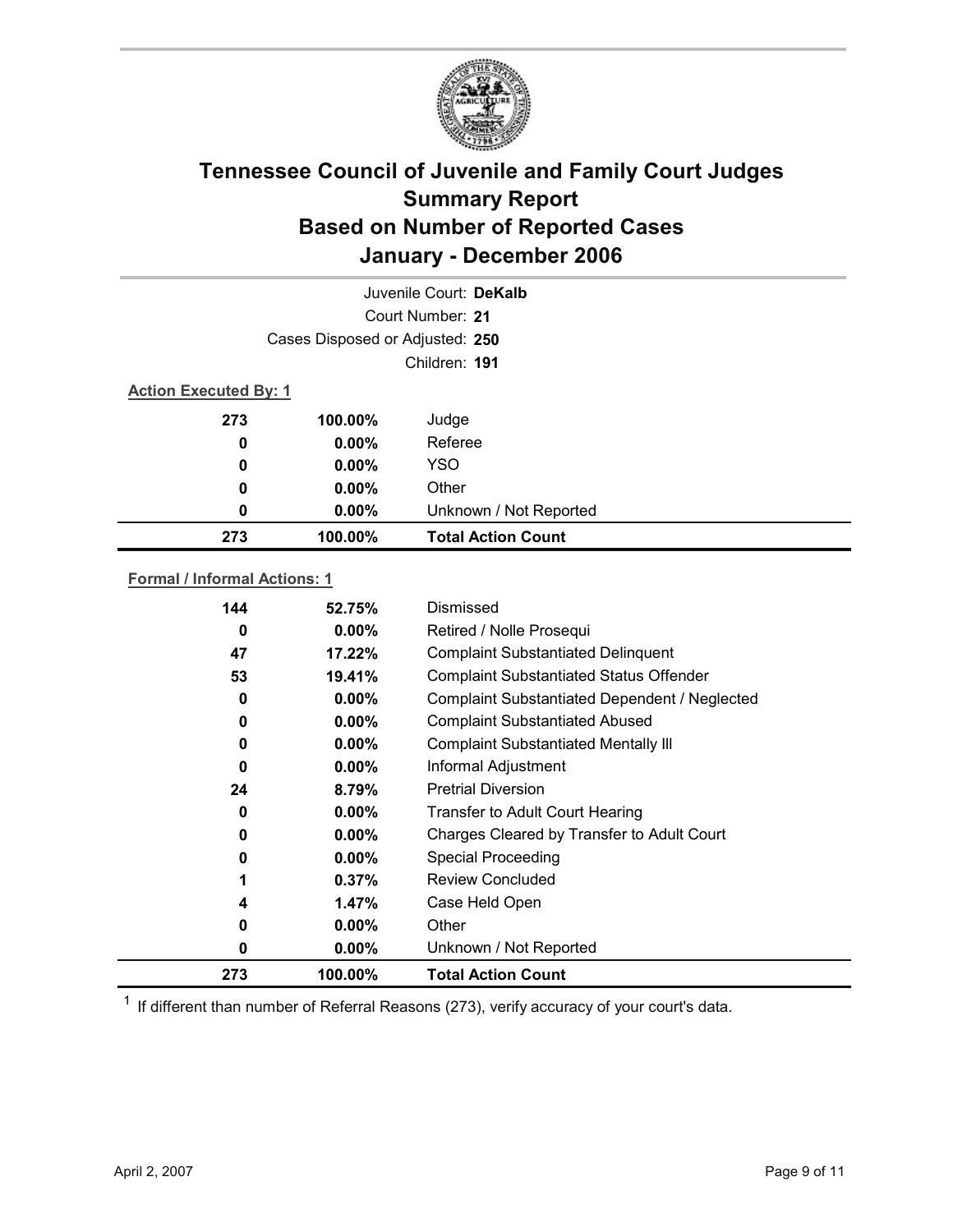![](_page_9_Picture_0.jpeg)

|                                 |          | Juvenile Court: DeKalb                                       |  |  |
|---------------------------------|----------|--------------------------------------------------------------|--|--|
| Court Number: 21                |          |                                                              |  |  |
| Cases Disposed or Adjusted: 250 |          |                                                              |  |  |
| Children: 191                   |          |                                                              |  |  |
| <b>Case Outcomes:</b>           |          | There can be multiple outcomes for one child or case.        |  |  |
| 54                              | 16.62%   | <b>Case Dismissed</b>                                        |  |  |
| 0                               | $0.00\%$ | Case Retired or Nolle Prosequi                               |  |  |
| 0                               | 0.00%    | Warned / Counseled                                           |  |  |
| 3                               | 0.92%    | Held Open For Review                                         |  |  |
| 30                              | 9.23%    | Supervision / Probation to Juvenile Court                    |  |  |
| 0                               | $0.00\%$ | <b>Probation to Parents</b>                                  |  |  |
| 23                              | 7.08%    | Referral to Another Entity for Supervision / Service         |  |  |
| 1                               | 0.31%    | Referred for Mental Health Counseling                        |  |  |
| 2                               | 0.62%    | Referred for Alcohol and Drug Counseling                     |  |  |
| 0                               | 0.00%    | Referred to Alternative School                               |  |  |
| 0                               | $0.00\%$ | Referred to Private Child Agency                             |  |  |
| 62                              | 19.08%   | Referred to Defensive Driving School                         |  |  |
| 0                               | $0.00\%$ | Referred to Alcohol Safety School                            |  |  |
| 23                              | 7.08%    | Referred to Juvenile Court Education-Based Program           |  |  |
| $\mathbf{2}$                    | 0.62%    | Driver's License Held Informally                             |  |  |
| 0                               | $0.00\%$ | <b>Voluntary Placement with DMHMR</b>                        |  |  |
| 0                               | 0.00%    | Private Mental Health Placement                              |  |  |
| 0                               | $0.00\%$ | <b>Private MR Placement</b>                                  |  |  |
| 0                               | $0.00\%$ | Placement with City/County Agency/Facility                   |  |  |
| 0                               | $0.00\%$ | Placement with Relative / Other Individual                   |  |  |
| 4                               | 1.23%    | Fine                                                         |  |  |
| 63                              | 19.38%   | <b>Public Service</b>                                        |  |  |
| 3                               | 0.92%    | Restitution                                                  |  |  |
| 0                               | 0.00%    | <b>Runaway Returned</b>                                      |  |  |
| $\mathbf 2$                     | 0.62%    | No Contact Order                                             |  |  |
| 0                               | 0.00%    | Injunction Other than No Contact Order                       |  |  |
| 22                              | 6.77%    | <b>House Arrest</b>                                          |  |  |
| 0                               | $0.00\%$ | <b>Court Defined Curfew</b>                                  |  |  |
| 0                               | $0.00\%$ | Dismissed from Informal Adjustment                           |  |  |
| 0                               | $0.00\%$ | <b>Dismissed from Pretrial Diversion</b>                     |  |  |
| 0                               | 0.00%    | Released from Probation<br><b>Transferred to Adult Court</b> |  |  |
| 1                               | 0.31%    |                                                              |  |  |
| 0                               | 0.00%    | <b>DMHMR Involuntary Commitment</b>                          |  |  |